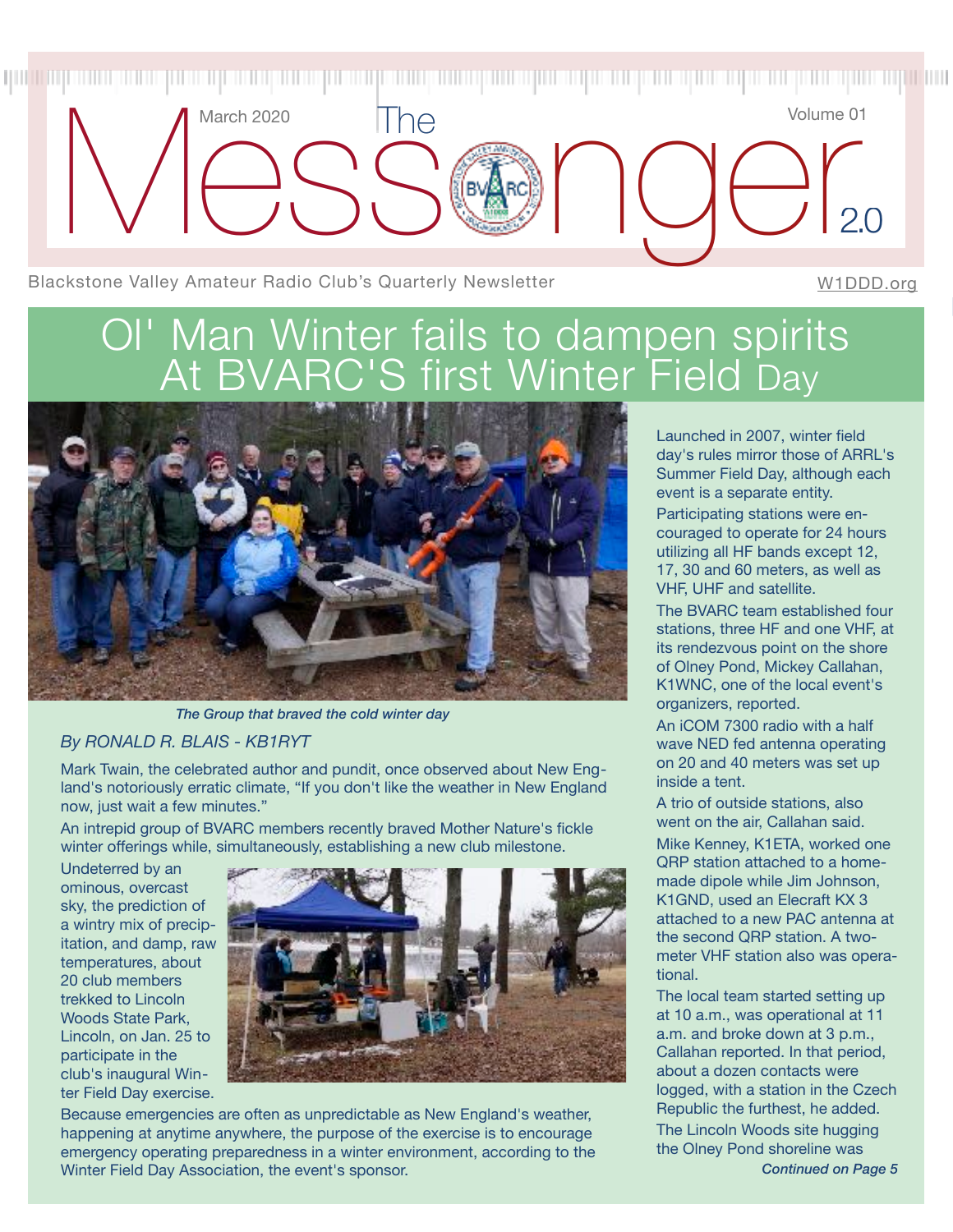# From The  $\bigcap_{n=1}^{\infty}$

Hello everyone. First I would like to thank the membership, the officers, Board of Governors, and volunteers who have made this club active and thriving. We have had some bumps in the road, but we are still running strong and I'm looking towards the next 65 plus years of BVARC thriving.

I would like to thank Ron KB1RYT and Teri W1PUP for bringing the newsletter back to life again. It has been missed and definitely great to have back.

I missed Winter Field Day, from the pictures and discussion about that at the January meeting, it was quite a fun time. Hopefully I can attend next year.

And speaking of Field Day 2020, I'll be there with the camper and I know Cassie KC1IAS (soon to be K1GTC) will be there to operate FT-8 and FT-4 if the rules allow it.

I would like to thank the membership for the donation to the American Kidney Fund in memory of my father Lee K1GTC who became a Silent Key on January 10. I would also like to thank the members who sent cards, called and texted me and took the trip to Charlton on January 19th for the calling hours and funeral service.

At this time you should have received your notification of the BVARC Constitution and Bylaws change to be voted on at the meeting March 30th. This bylaw change allows the Club to use email or first class mail to notify Club Members of any changes to the Constitution and Bylaws. Currently the Club has to send out actual paper notices to everyone about the change via US Mail, costing the club 55 cents per member, plus printing and envelopes. That can add up to a high sum as right now we have over 60 members (Bob WB1P and Ray KC1HQB have the actual figure).

This year we have some great events coming, another trip to W1AW, a trip to Marconi Beach on Cape Cod, Parks on the Air, possibly a trip to the New England Steam and Wireless Museum and other fun events like learning to build, learning Morse Code, and VE Sessions. Also don't forget the Consortium, held on the first Monday of the month at the Asia Grille, club meetings on the last Monday of the month, and VE Sessions every other month on the 2nd Saturday at 9am. Make sure to visit [http://](http://WWW@w1ddd.org/) [WWW@W1DDD.ORG](http://WWW@w1ddd.org/) for updates on dates, times, locations and reference materials from the Consortium.

So I hope your finals stay cool, the DX hot, and QSOs numerous.

# Just for Members **FOR SALE**

Astron RS 35 M VOLT AND AMP METERS 35 AMP POWER SUPPLY. \$75.00.

### CONTACT: BUDDY. K1CYQ tallyho22@aol.com



## DX OSL Cards **REMINDER**

To members to bring their outgoing DX QSL cards to a meeting to be filed with cards from other members? [http://www.arrl.org/files/file/QSL/Out](http://www.arrl.org/files/file/QSL/Outgoing%20QSL.pdf)[going%20QSL.pdf](http://www.arrl.org/files/file/QSL/Outgoing%20QSL.pdf)

BVARC members may pool their outgoing DX only QSL cards for forwarding at no cost to them. The club picks up the cost.

Bring your outgoing DX cards to Bob-W1YRC.

# Consortium **Concepts**

When the idea of developing a program for teaching basic radio concepts hatched in Bob Beaudet's, W1RYC, mind he harbored no lofty expectations for his concept. Rather, the opposite gripped him.

"I didn't think it would go more than two or three months," recalls the veteran ham. It proved a poor prognostication.

Thirteen years later, Beaudet's idea, The Consortium, has blossomed into a vibrant BVARC educational program, extending not only to club members but outsiders, as well.

The program's longevity and popularity has left its originator pleasantly surprised. "I never thought it would go 13 years," he says, a note of amazement in his voice.

Beaudet is joined by another veteran ham, Jim Johnson, K1GND, in planning and teaching Consortium subjects.

Since its inception, the duo has steadfastly refused to waver from the Consortium's dedicated purpose of teaching basic radio elements. Basic radio is the Consortium's bedrock and will not be shaken from that foundation, Beaudet insists.

The Consortium meets on the first Monday of the month at the Asia Grille restaurant at Lincoln Mall.

Those wishing to dine prior to the program are encouraged to arrive at 5 p.m., with the night's offering starting at 6:30 p.m. For anyone desiring to attend a Consortium session, Beaudet advises, "Come early to get a seat."

#### Upcoming Consortium topics:

- March 2: Grounding and power supplies plus operating procedures and mode related topics.
- April 6: Setting up a fixed (home) station. Operating procedures and mode related topics.
- May 4: Basic antenna design, coax choice and use of an antenna analyzer. plus op procedure, etc.
- June 1st: open
- September 14: Choosing a location for a shack and construction tips, Ken Trudel, N1RGK, instructor, plus Op procedures, etc. Beaudet and Johnson instructors.
- October 5: Solar flux Index, A & K indexes, what they mean and how to use them led by Trudel plus Op procedures, etc. with Beaudet and Johnson.
- November 2: open
- December 7: open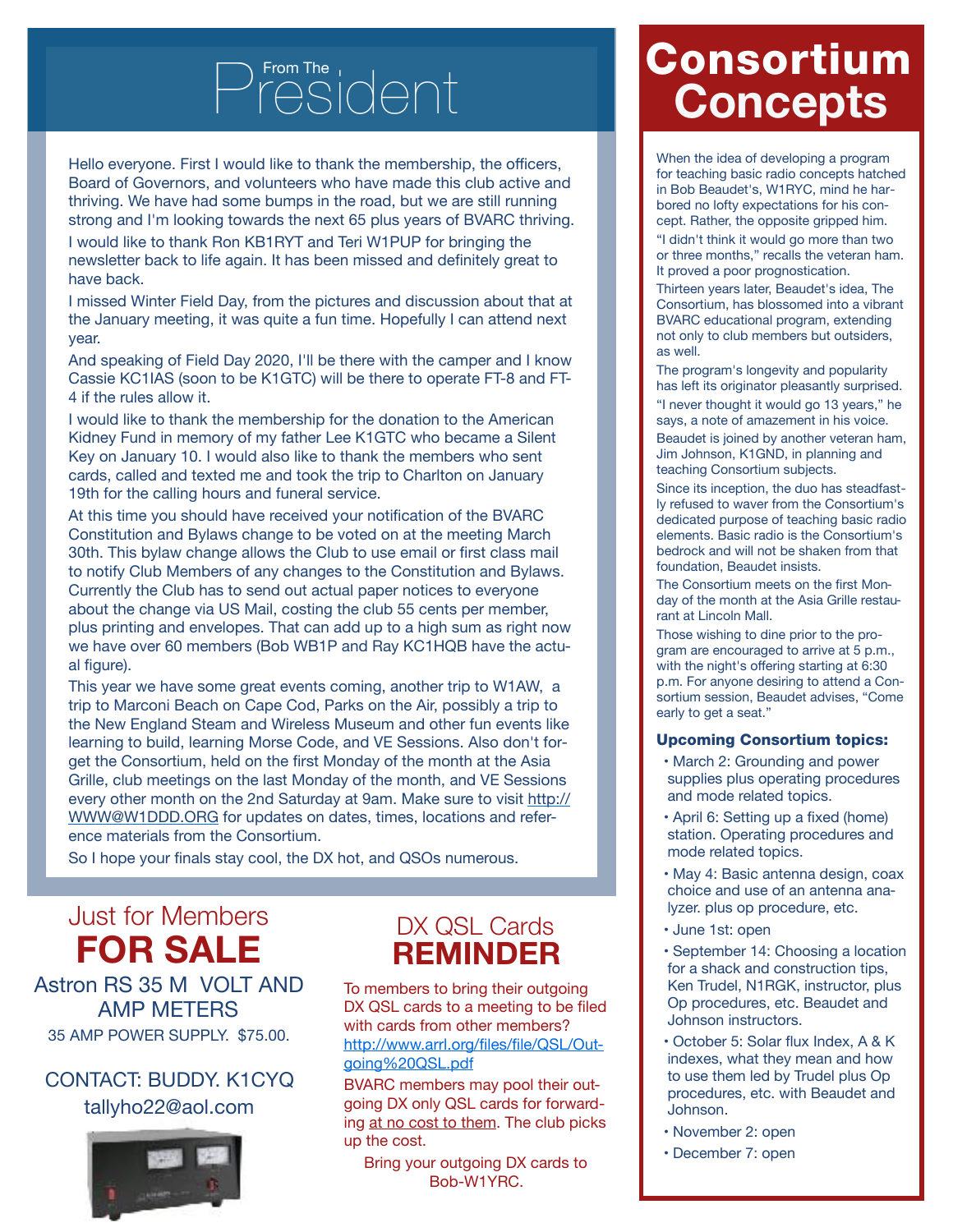

# **Make a Dual Band 20 and 40M Dipole From a Kit**

#### *BY MICKEY CALLAHAN – K1WMC*

The title of this column might be a little misleading if you're expecting a review of a new and improved beer from a micro-brewery. Despite my love of beer, I want to start a series of articles that will allow all curious hams to either experience for the first time or for pure nostalgia the fun of building and experimenting with simple circuits, kits, and gadgets that will enhance our joy and experience of being amateur radio enthusiasts. I still remember my first major electronic kit build back in 1960 of the ever popular Heathkit AR-3 shortwave receiver that I built for an eigth grade science project. Believe it or not, I still have the radio and managed recently to get it working again. Not only did I learn how to solder but it was the impetus for me to later pursue an early career in electronic engineering. Even though I left the world of engineering to pursue other interests, I still enjoy, in my later years, experimenting with electronic circuitry and the challenges and camaraderie that ham radio creates for me.

I truly believe that there is pure joy and satisfaction in taking individual parts and some raw materials and making something that not only works as intended but enhances our knowledge and understanding so we can in turn make our experience better as radio amateurs. I'm also hoping that other members will come forward with their experiences of exploration and contribute to this column. Let the journey begin.

Having spent some time last year with Mike Kenney, K1ETA, setting up portable QRP HF radios in several local parks, I quickly learned that even with five watts you could make contacts far and wide as long as you had a reasonably efficient antenna. More so



## **Pacific Antenna 20M and 40M Trap Dipole Kit**  Manual at [www.qrpkits.com](http://www.qrpkits.com)

if you were working with 100 watts or more. The truth being that the antenna is the most important part of the RF system next to the operator. However,

setting up a portable station generally requires a bit of hiking and braving the outdoor elements. In other words, it's got to be lightweight and easy to carry and set up and breakdown quickly, especially if you're by yourself.

Even though I've been happy using my Alpha multi-band, loaded vertical whip antenna, I discovered that Mike with his homemade speaker wire dipole for 20 and 40M was doing a much better job of making QRP contacts than my vertical using 100 watts of power. I decided that something had to change.

From my experience last year, I've come to the conclusion that I needed to improve my portable antenna system while maintaining a set of personal operating preferences that are

as follows:

- Antenna must be very lightweight (less than 8 oz.)
- Provide operation on both the 20 and 40M bands without needing switching or jumpers
- Can be used at RF power levels up to 100W
- Easy to make with readily available parts and tools
- Low cost (less than \$50.00)
- Easy to set up and take down in the field

First, I could easily replicate the antenna that Mike was using but being somewhat stubborn, I decided to be different mainly because Mike had to connect or disconnect jumpers every time he wanted to switch between 20M to 40M. Not a hard task but more of an inconvenience. *Continued on Page 5*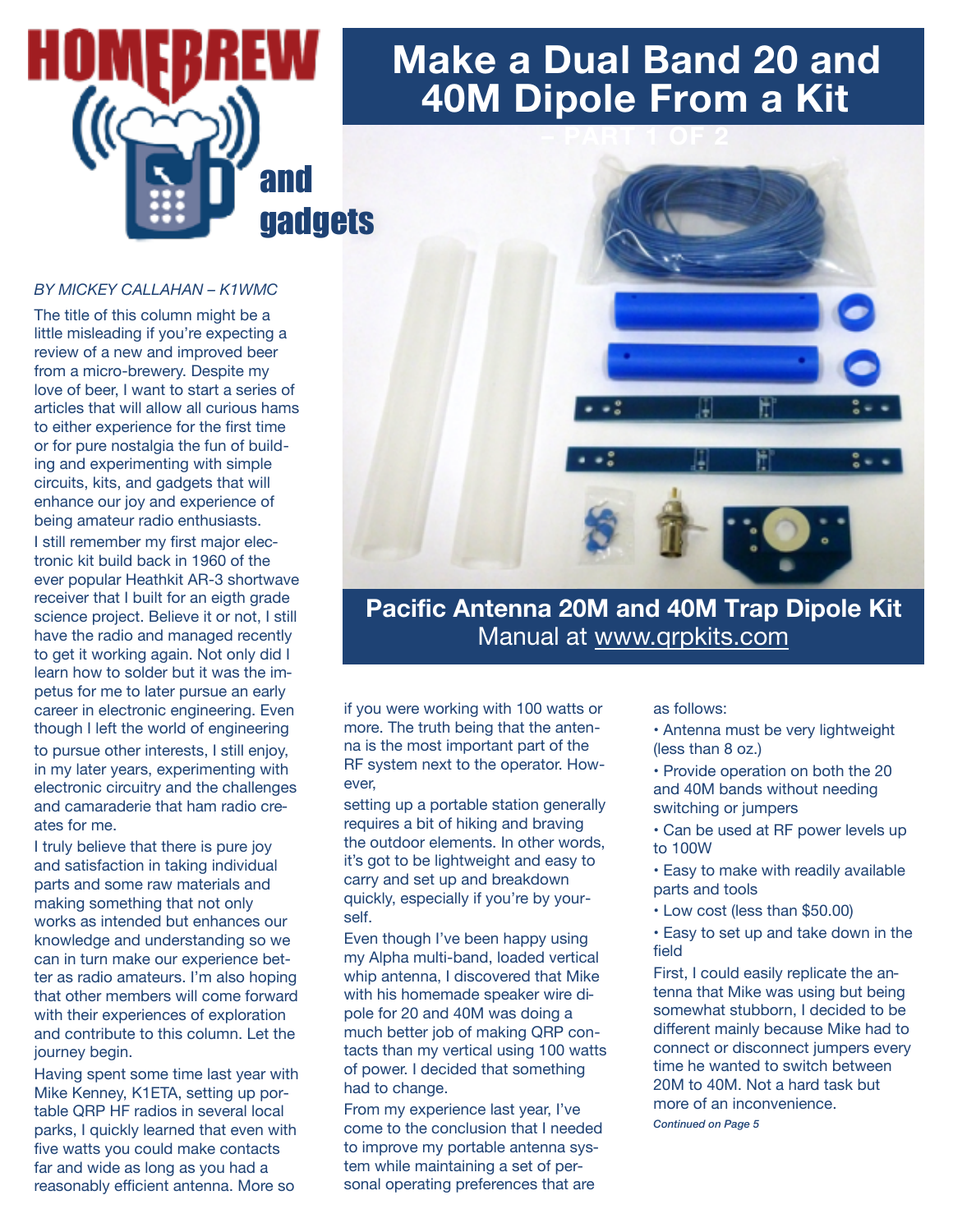# **HOW I WENT ABOUT<br>LEARNING MORSE CODE (CW)**<br>Ves! However, he went one step<br>further and suggested that we Bob's house twice a week where **CORNER**

*BY MICKEY CALLAHAN – K1WMC* 

When I finally got my ham license just over 4 years ago, I had several goals in mind. My first was to set up a station and become proficient in operating SSB on the HF bands as well as study so I could eventually get my General and Extra Class licenses to take advantage of the additional HF frequency privileges. Since that time, it's been a constant learning-by-doing experience and a bit humbling at the same time. My second goal once I obtained my Extra Class license was to learn Morse Code, better known as CW to us hams. Having since obtained my Extra license more than two years ago I decided it was time to learn CW. This is where my story begins.

Having attended BVARC meetings and the monthly Consortium for over 4 years and finally getting my Extra "ticket," I got the courage to ask Bob Beaudet, W1YRC, if he would be interested in assisting me and others in learning CW. I can't say enough good things about Bob's response of a resounding

## **HOW I WENT ABOUT LEARNING MORSE CODE (CW)**

yes! However, he went one step further and suggested that we make it a group effort. With that thought in mind, we polled the membership and determined that there were others in the club who also wanted to learn CW.

Before I go on with my story, you are probably asking yourself, why learn CW if the FCC no longer requires it to obtain a ham license. For me the answers are simple. First, ask yourself why not? For me, it's having the ability to get your signal out in less than ideal propagation conditions. We all know that CW makes the most efficient use of bandwidth and is less prone to noise interference. Secondly, I've developed an interest in QRP which pretty much demands the use of CW when using power of 5 watts or less. Thirdly, consider it a challenge, sort of like a merit badge that you earned in Boy or Girl Scouts or simply another notch on the totem of life. For me, it also helps keep my brain sharp as I get older. Learning something new at my age helps to stimulate the old brain cells from getting lazy! With Bob's wonderful and giving hospitality (cookies, pies, and coffee included!), a group of 6 eager



Honing their Morse Code skills at a CW class conducted by Bob Beaudet, W1YRC, far left, at his home are, from left, Art Carpenter, KC1IVI, Ken Trudel, N1RGK, and Mike Kenney, K1ETA. Mickey Callahan, K1WMC, also is a class member.

members have been meeting at Bob's house twice a week where he's had us learning and sending CW using complicated words and phrases to help improve our sending and receiving skills as well as simulating typical QSOs. He has also been demonstrating sending techniques using both the straight key and various paddles. As we've progressed since early Fall of last year, he has checked us individually for our sending techniques by using our code practice oscillators (CPOs) that were obtained at the very beginning of the class. The goal was for each of us to spend at least 20 minutes per day practicing with our CPOs in learning the individual letters, numbers and punctuation characters.

What I learned from the experience is that there is no substitution for practice. You can't learn CW unless you keep up with it every day for at least 20 minutes per day rain or shine. Bob was adamant about this and he's right. What has helped me over the last few months since spending time with Bob and the group is to set aside time each day and couple that with the use of several very good, and highly recommended online programs which I'll list at the end. Learning the characters and their associate "dits" and "dahs" is relatively easy. Even learning to send them using a straight key is not difficult. I have found that the challenge is being able to recognize the characters when on the receiving end. The brain needs to be trained to stop counting the dits and dahs and instead, compose words or abbreviations associated with words from the sounds you hear. I like to think of it as musical chords that are made up of individual notes. As of today, I've managed to be able to send up to 20 words per minute (WPM) using a straight key with at least 90% accuracy.

Continued On Page 5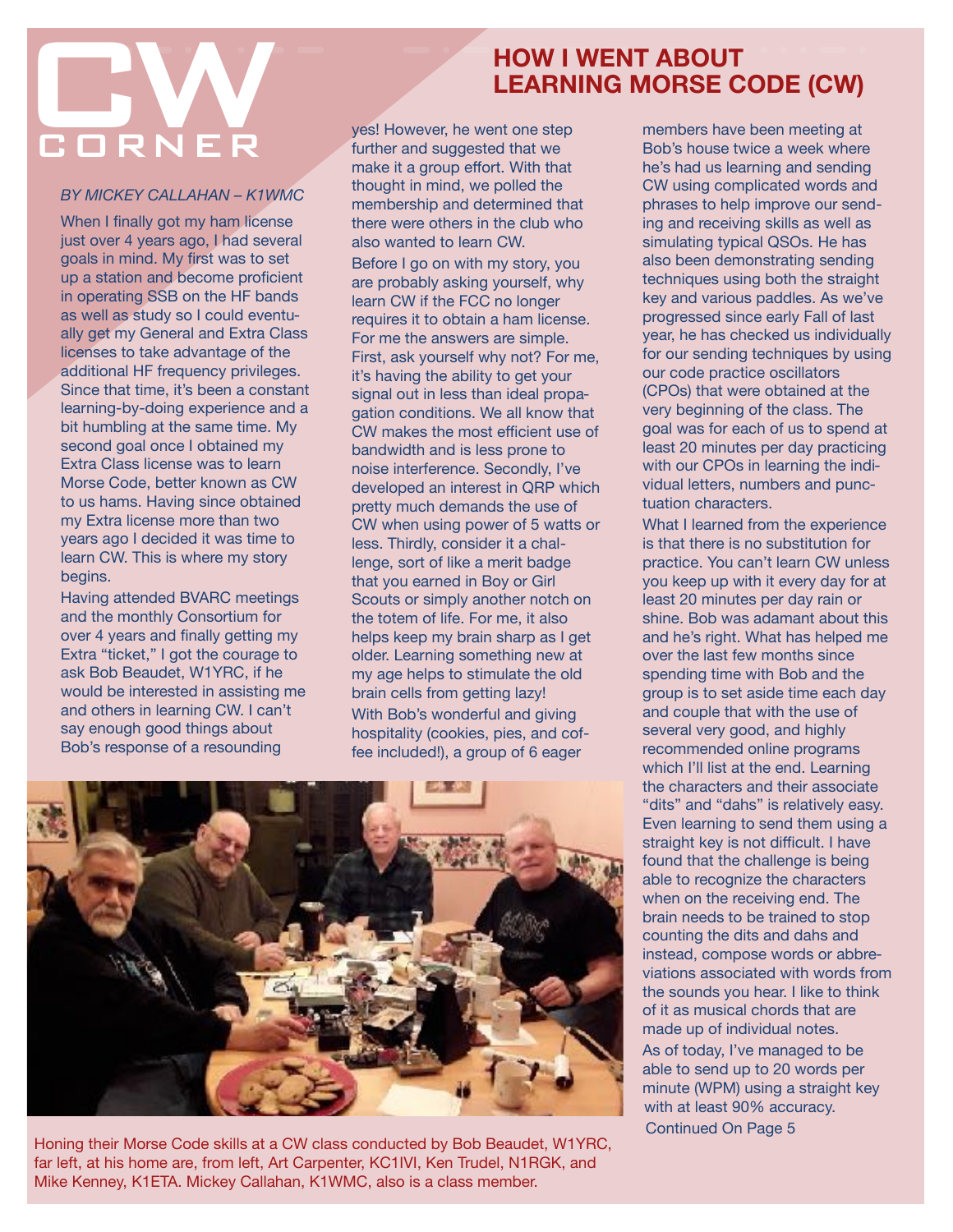#### *Continued from Page 1*

selected, Callahan explained, after he and Kenney, who are familiar with the park, scouted a number of possible sites.

"It was flat, grass covered, had ample parking, easy to reach for the handicapped and had a nice view," Callahan said of the final selection, while also not overlooking the availability of a portable toilet nearby.

The picturesque setting received the group's thumbs up.

"Everybody loved the spot," Callahan said.

Throughout the dismal conditions, Ol' Man Winter's wintry punch melted away through the warmth of

camaraderie, the sipping of hot cocoa and a pot of chili, supplied by Teri Diiorio, W<sub>1</sub>PUP.

"That was a big hit with everybody," Callahan remembered of the hot meal. The seeds of BVARC's first Winter Field Day venture were sown and germinated within the ranks of the club's field day committee.

"It was a collective effort by the field day committee," Callahan pointed out.



The winter exercise is a reflexion of the club's growing commitment to generate greater membership participation in club programs and activities as well as introducing the public to the joy, challenge and benefits of ham radio.

"The idea was to get more club participation, to enjoy each other's company and enjoy ham radio," Callahan said of the field day's goal. The club's first Winter Field Day proved a learning experience, he said. Will the next Winter Field Day challenge be accepted? "Everybody's game," Callahan replied emphatically.

#### Continued From Page 4

However, I'm still limited to receiving about 10 WPM with reasonable accuracy. My ultimate goal is to be able to send and receive at least 15 to 20 WPM comfortably and accurately. As the old saying goes "Practice, Practice, Practice!" Finally, I've attempted a few QSOs with limited success and feel that I've at least broken the "nervous barrier." I also have to conclude that it has been Bob with his generous dedication of time, encouragement and hospitality that has made the CW learning experience both fun and exciting.

## **Suggested Online CW Learning Resources:**

- **Just Learn Morse Code [www.justlearnmorsecode.com](http://www.justlearnmorsecode.com/)**
- G4FON Koch Method Trainer - [www.g4fon.net](http://www.g4fon.net/)
- ARRL CW Training Resource Listing [www.arrl.com](http://www.arrl.com/)

# $A$ *Cross The Spectrum*

#### **Eastern Connecticut Amateur Radio Group Flea Market**

April 26 from 8 a.m. to noon at the Thompson Raceway Restaurant, 205 Thompson Road, Thompson, Conn. Donation \$3. Table rental \$15 and parking lot rental space available for \$15. A raffle is included. Contact Jon KA1MPG at [KA1MPG@AR](mailto:KA1MPG@ARRL.NET)-[RL.NET](mailto:KA1MPG@ARRL.NET) or 508 943-4467.



The North Smithfield Emergency Management Agency is sponsoring a free course for individuals interested in obtaining an amateur radio entry-level technician class license from the Federal Communications Commission (FCC).

The course consists of eight Thursday night sessions stretching from March 12 to May 14 from 7 to 9:15 p.m. in the basement of the North Smithfield police station, 575 Smithfield Road. Instructor will be Bill Lincourt, KC1ANX.

The Blackstone Valley Amateur Radio Club will administer the FCC's technician class test at a date, time and location to be determined.

Lincourt recommends students obtain Gordon West's technician class book as a reference tool and to complete homework assignments.

#### ZNAMNANANZANAMNAN **Reach out between**

#### **12:30 & 1:30 on 2m and 20 m to help make connections**

An introduction to ham radio will be held March 7 from noon to 1:30 p.m. at the Masons Lodge, 42 Central St., Gardner, Mass. The agenda includes: 12:00 - 12:15 Short presentation; 12:15 - 12:30 two videos; 12:30 - 1:30 Hands on Everyone gets to go on the air.